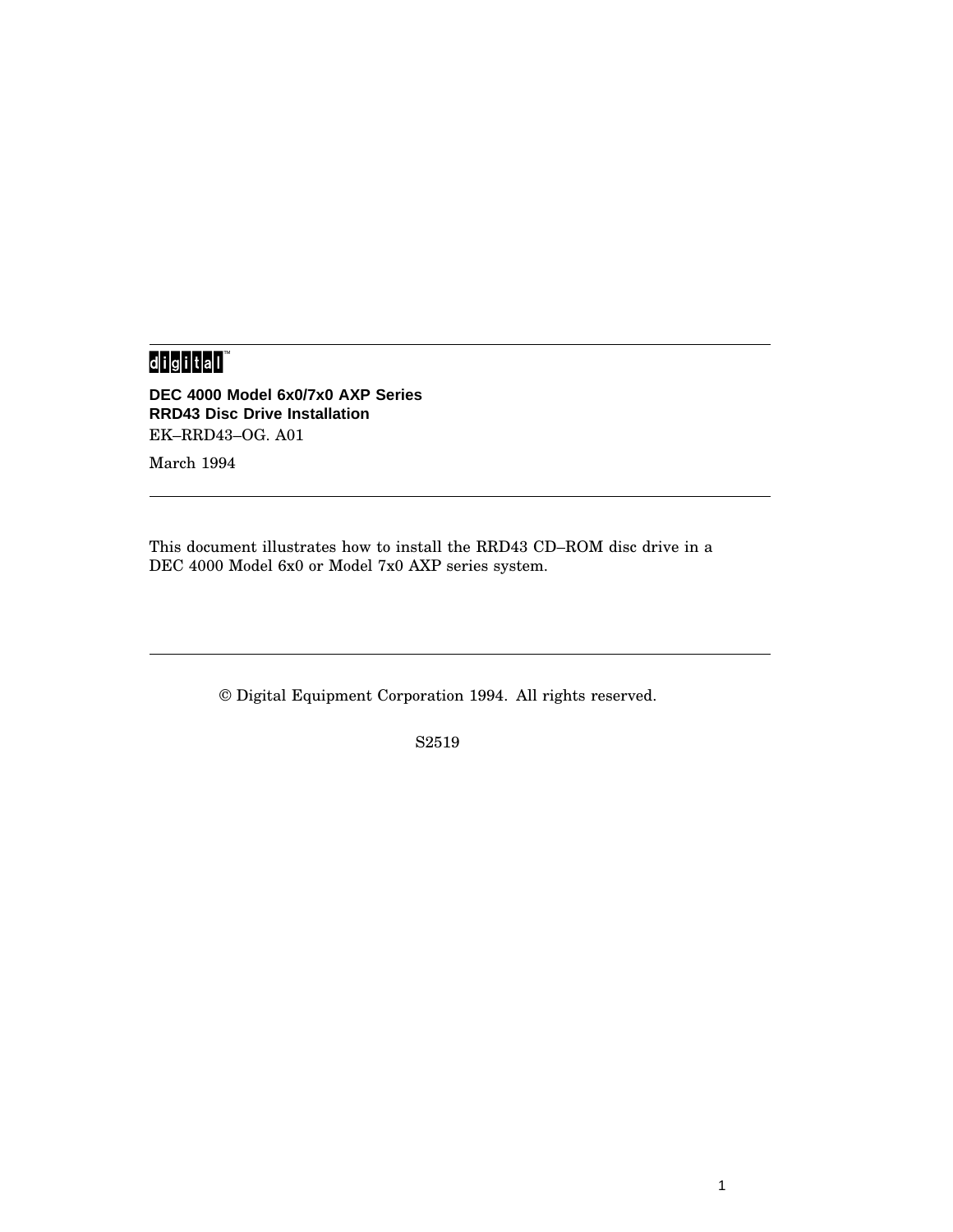# **RRD43 Disc Drive**

| Overview                   |                                                                                                                                               |
|----------------------------|-----------------------------------------------------------------------------------------------------------------------------------------------|
| Description                | Dual speed, half-height, optical CD-ROM<br>disc drive                                                                                         |
| Features                   | Photo CD capable/ can be used as an<br>independent audio CD player                                                                            |
| Accessories                | Audio playback/ audio line outputs/<br>headphone jack                                                                                         |
| Media                      | Removable 5 1/4-inch compact disc                                                                                                             |
| Capacity                   | 600 MB                                                                                                                                        |
| Form factor                | $51/4$ in                                                                                                                                     |
| Average access time        | $320 \text{ ms}$                                                                                                                              |
| Transfer rate              | 1X: 150 KB/sec, 2X: 300 KB/sec                                                                                                                |
| Rotational speed           | 1X: Inner track = $530$ rpm/Outer track =<br>$200$ rpm                                                                                        |
|                            | 2X: Inner track = $1060$ rpm/Outer track =<br>$400$ rpm                                                                                       |
| Temperature                | $5^{\circ}$ C (41°F)— $50^{\circ}$ C (122°F) (operating)<br>$-10\degree C$ (14 $\degree F$ )—65 $\degree C$ (149 $\degree F$ ) (nonoperating) |
| Relative humidity          | 8%-80%                                                                                                                                        |
| Voltage                    | $+5$ VDC $+5\%$                                                                                                                               |
| Current max. (random seek) | $1X: +5 V: 950$ mA; $2X: +5 V: 1.0 A$                                                                                                         |
| Power                      | $\langle 7 \text{ W} \otimes 5 \text{ V} \rangle$ (maximum)                                                                                   |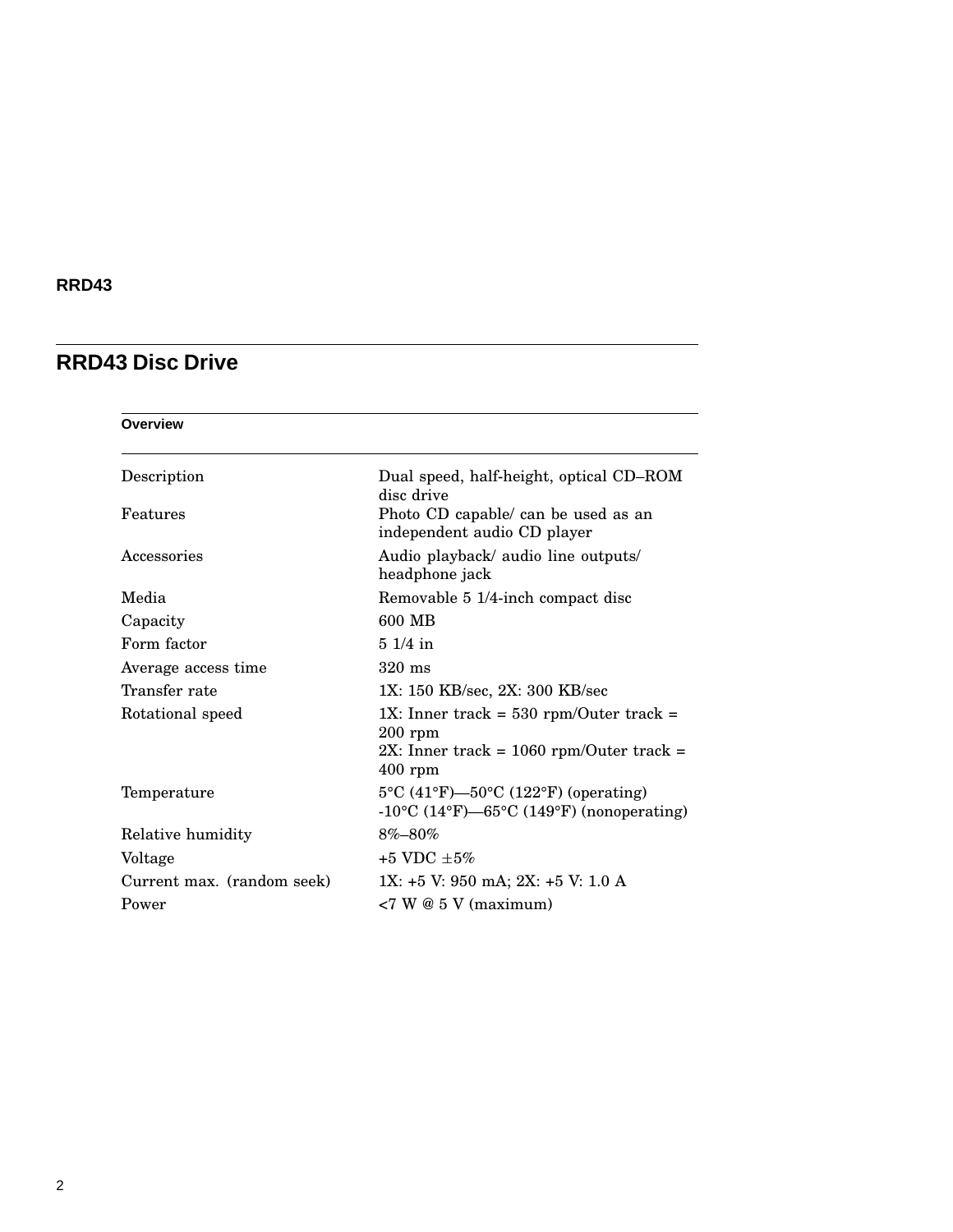| <b>Add-On Option Part Number</b>                              |                                                                                                                                   |
|---------------------------------------------------------------|-----------------------------------------------------------------------------------------------------------------------------------|
| RRD43-MX                                                      | Embedded RRD43 disc drive 5.25-inch half-<br>height form factor, with mounting assembly<br>(first device in removable-media slot) |
| RRD43-MY                                                      | Embedded RRD43 disc drive 5.25-inch<br>half-height form factor (second device in<br>removable-media slot)                         |
| $RRD43-FB$                                                    | Tabletop RRD43 disc drive with cable kit<br>and US power cord                                                                     |
| RRD43-DH                                                      | Tabletop RRD43 disc drive with cable kit;<br>requires country-specific power cord                                                 |
| <b>Field Replacable Units and Options</b>                     |                                                                                                                                   |
| RRD43 drive                                                   | RRD43-AA                                                                                                                          |
| Test disc<br><b>Documentation</b>                             | $30 - 23507 - 03$                                                                                                                 |
| RRD43 CD-ROM Drive<br>Installation Guide                      | EK-RRD43-IN                                                                                                                       |
| DEC 4000 AXP Owner's Guide<br>(VMS Ops)                       | $EK-KN430-OP$                                                                                                                     |
| DEC OSF/1 AXP Factory<br><b>Installed Software User Guide</b> | EK-SFFIS-UG                                                                                                                       |
|                                                               | Figure 1 shows the indicators, jumpers, and connectors on the RRD43 disc                                                          |

ows the indicators, jumpers, and connectors on the RRD43 disc drive.

### **Note**

In a DEC 4000 system, the SCSI ID select cable is used instead of jumpers.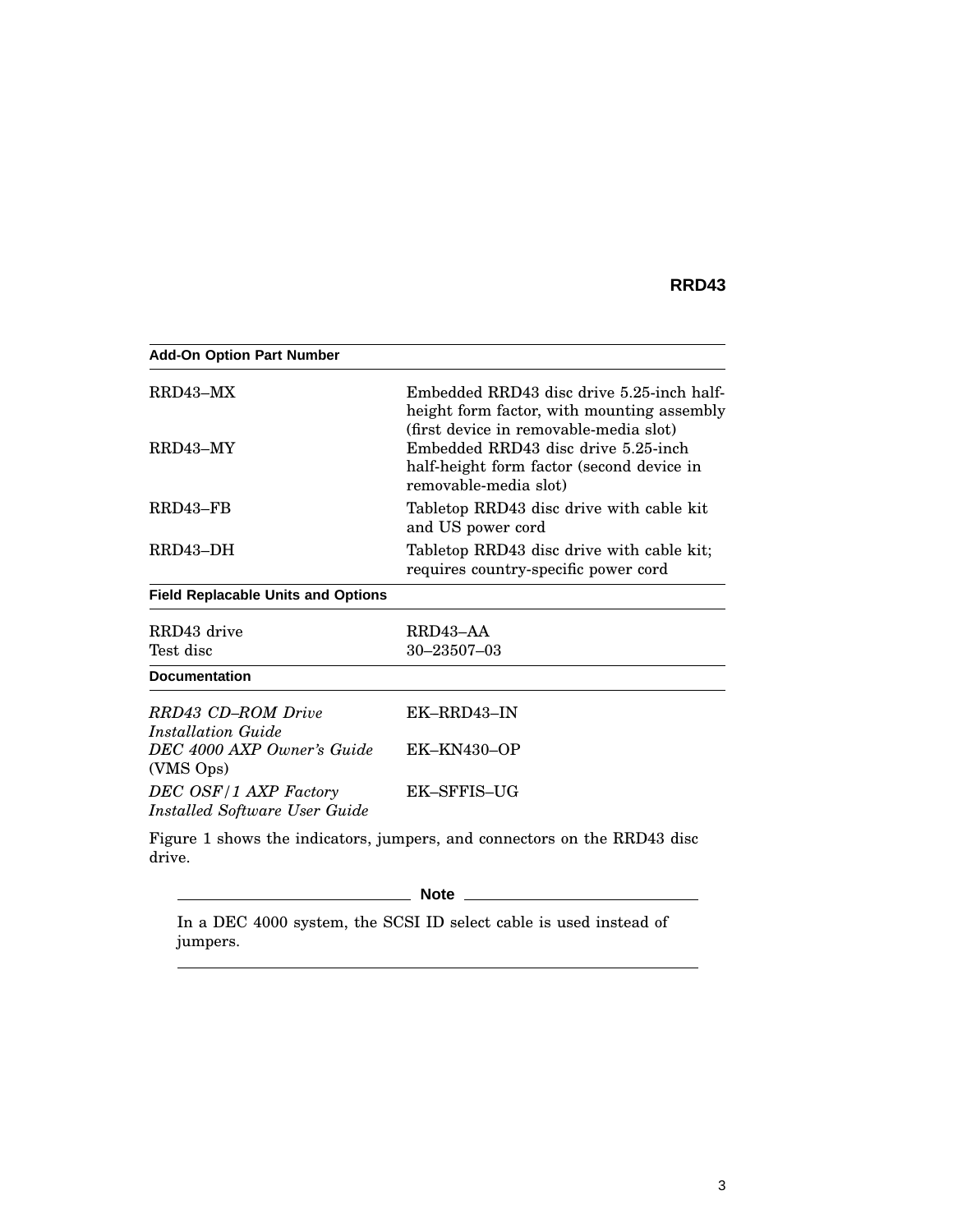

### **Figure 1 RRD43 Disc Drive Connectors and Indicators**

Parity jumper Out = Mode 0 (MS-DOS and SCO UNIX) Parity jumper In = Mode 1 (Open VMS and OSF/1)

MLO-012220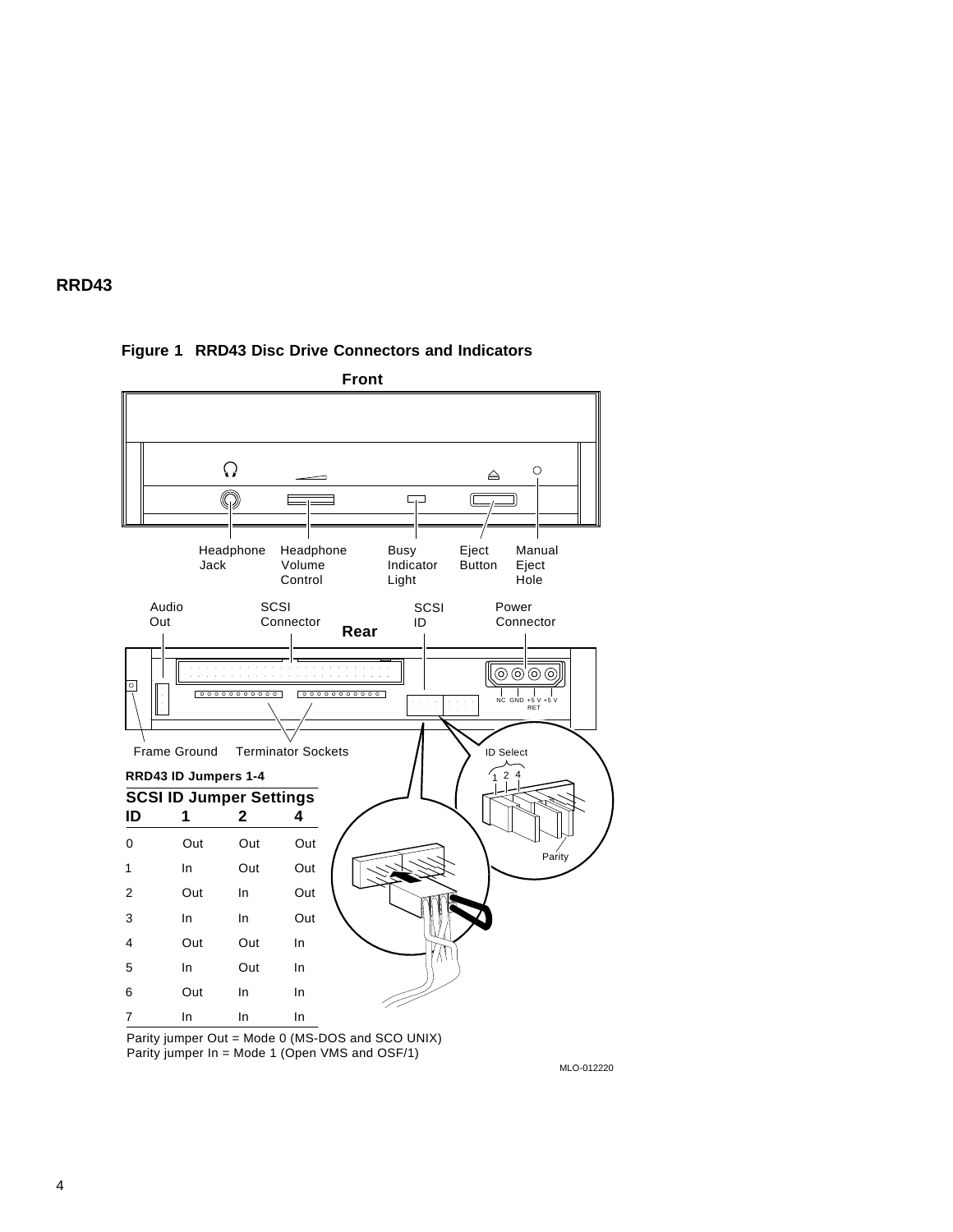### **Installation**

Before you begin the installation procedure, remove the bus continuity card from the option storage slot into which you intend to install the disc. Figure 6 shows the location of the bus continuity cards.

To install an RRD43-MX disc drive in your system, perform the following steps:

- 1. Slide the RRD43-MX mounting bracket assembly into the option storage slot and push until the connector on the SCSI paddle card on the bracket engages securely into the backplane. Secure the drive in place by tightening the two captive screws (Figure 2). Do not over-tighten the screws. It is normal for there to be a slight gap between the bracket and chassis.
- 2. Attach the SCSI ID cable to the OCP connector on the bezel assembly (Figure 2).
- 3. Insert the tabs on the bottom of the bezel into the slots on the storage slot (Figure 2).
- 4. Push in the top of the bezel, and tighten the Phillips screw (Figure 2).
- 5. Install a SCSI ID plug to the front of the bezel, making sure that the SCSI ID number is not used by another device.

To add an RRD43-MY disc drive to your system, perform the following steps:

- 1. Remove the mounting assembly by reversing steps 1 through 5 above.
- 2. Connect the SCSI ID cable to the back of the drive (Figure 1), making sure that the jumper is installed over the pins marked PARITY.
- 3. Slide the drive into the mounting assembly.
- 4. Attach the SCSI and power cables to the drive. Figure 1 shows the location of the connectors.
- 5. Secure the drive into the mounting assembly with the four mounting screws provided. Two screws attach to the top of the assembly, and two screws attach to the bottom of the assembly (Figure 3 shows the top of the assembly). Make sure that the top front screw goes through the grounding strip shown in the figure.

#### **Caution**

Failure to connect the grounding strip could result in data errors.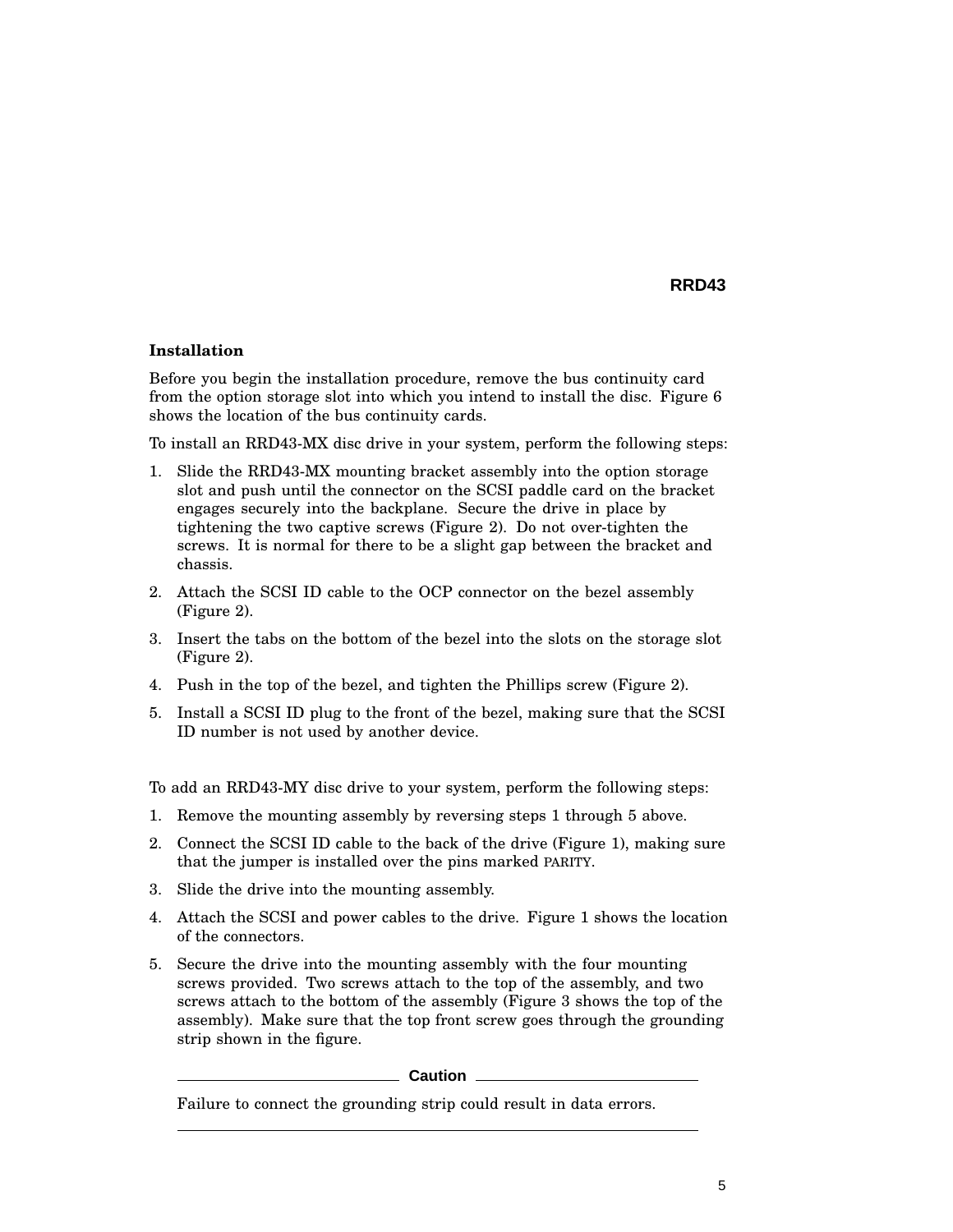- 6. Remove the blank panel from the bezel (Figure 4).
- 7. Remove the blank flat plug(s) from the bezel (Figure 5).
- 8. Return the OCP connector board to the bezel.
- 9. Install SCSI ID plugs on the front of the bezel. Each drive must have an unique SCSI ID number. If one of the drives was installed prior to this add-on procedure, make sure that you use the same SCSI ID number that was used previously. The bezel is marked to show the corresponding SCSI ID plug to each slot.
- 10. Slide the mounting bracket assembly into the option storage slot and push until the SCSI paddle card on the bracket engages securely into the backplane. Secure the drive in place by tightening the two captive screws (Figure 2). Do not over-tighten the screws. It is normal for there to be a slight gap between the bracket and chassis.
- 11. Attach each SCSI ID cable into the appropriate connector on the OCP connector board on the bezel (Figure 2). Make sure that the cable from the RRD43-MX drive is returned to the connector in which it was originally installed.
- 12. Insert the tabs on the bottom of the bezel into the slots on the storage slot (Figure 2).
- 13. Push in the top of the bezel, and tighten the Phillips screw (Figure 2).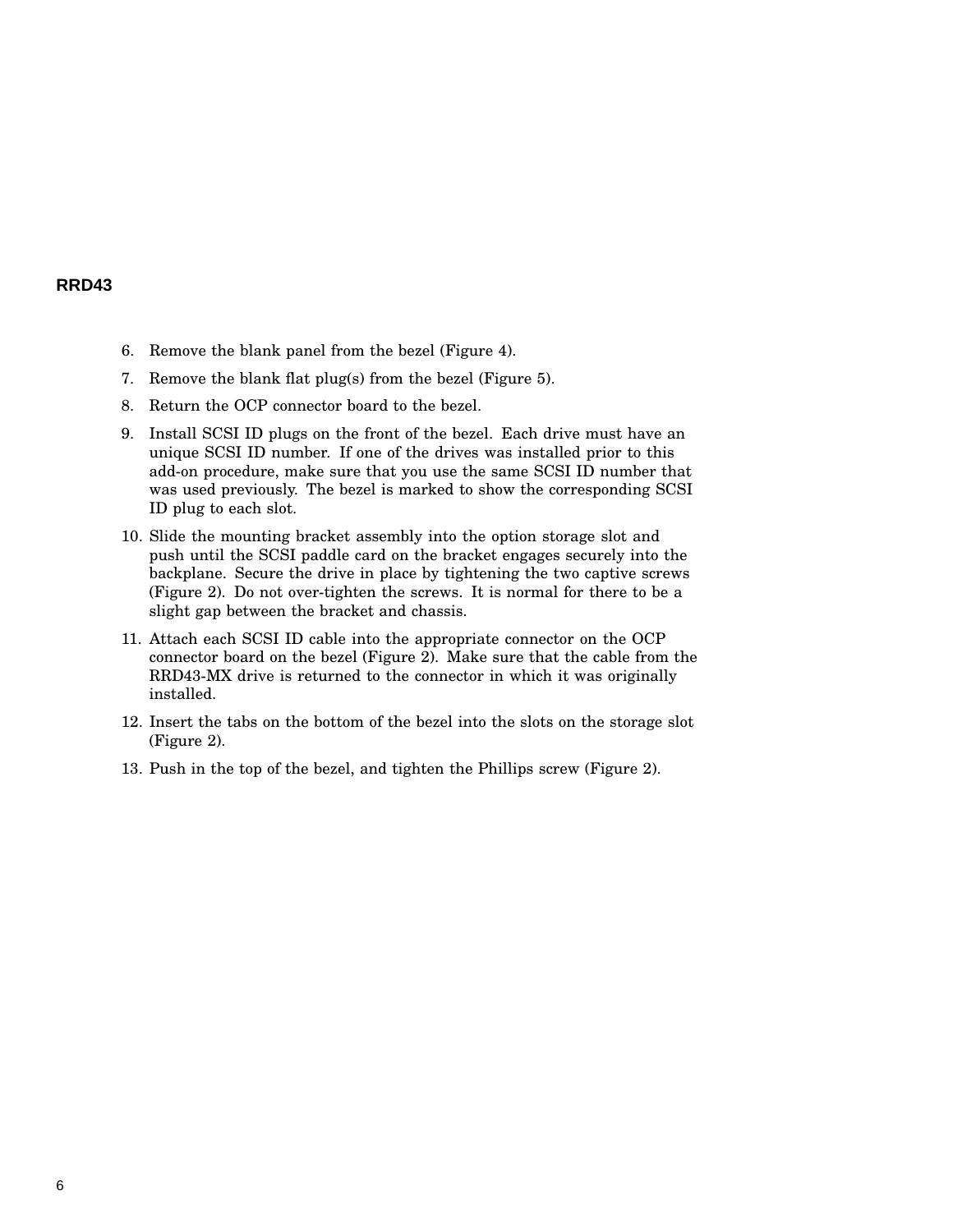

## **Figure 2 Installing an RRD43-MX Disc Drive**

When a removable-media compartment is empty, blank bezels are required to maintain maximum air flow.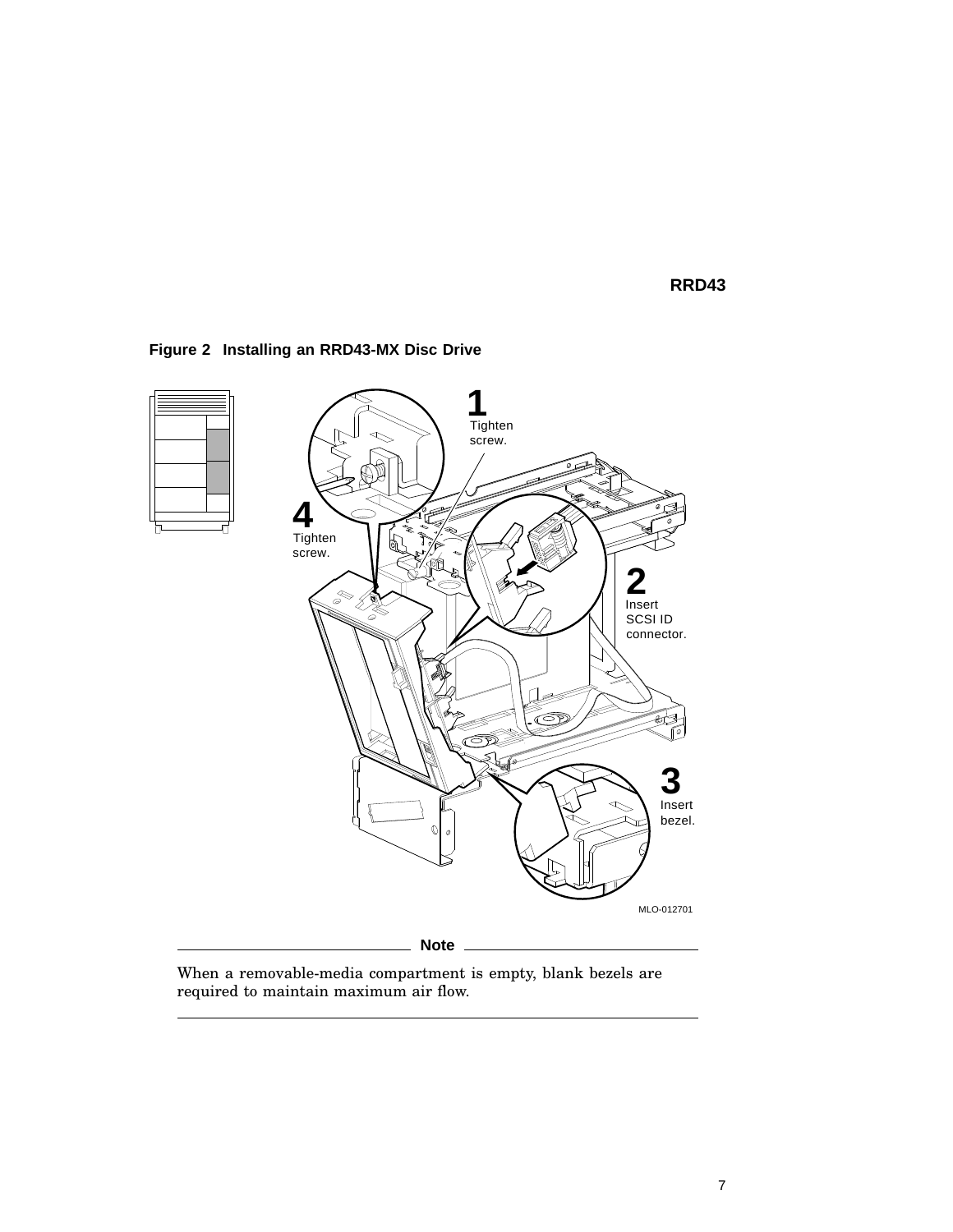

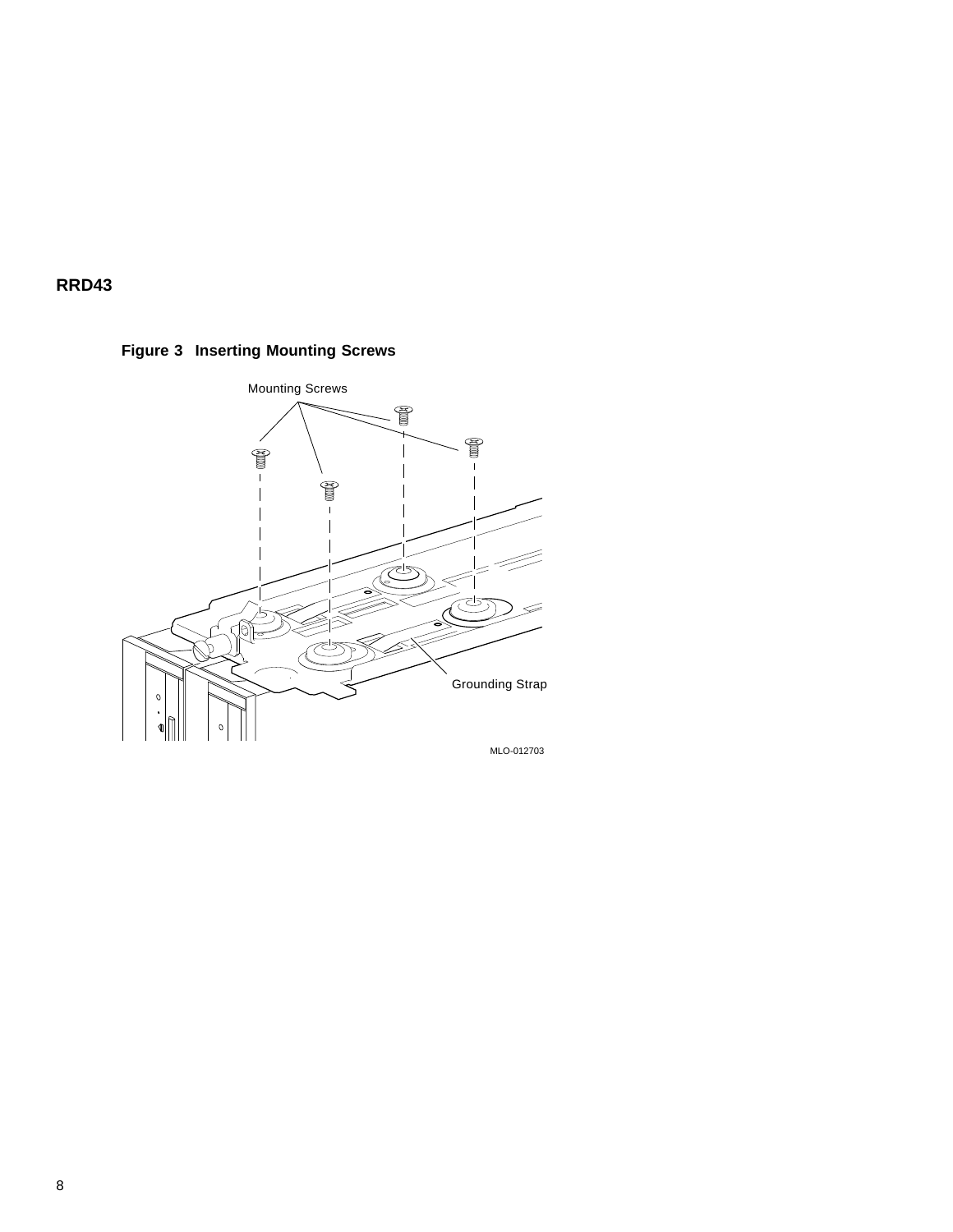

**Figure 4 Removal of Blank Panel**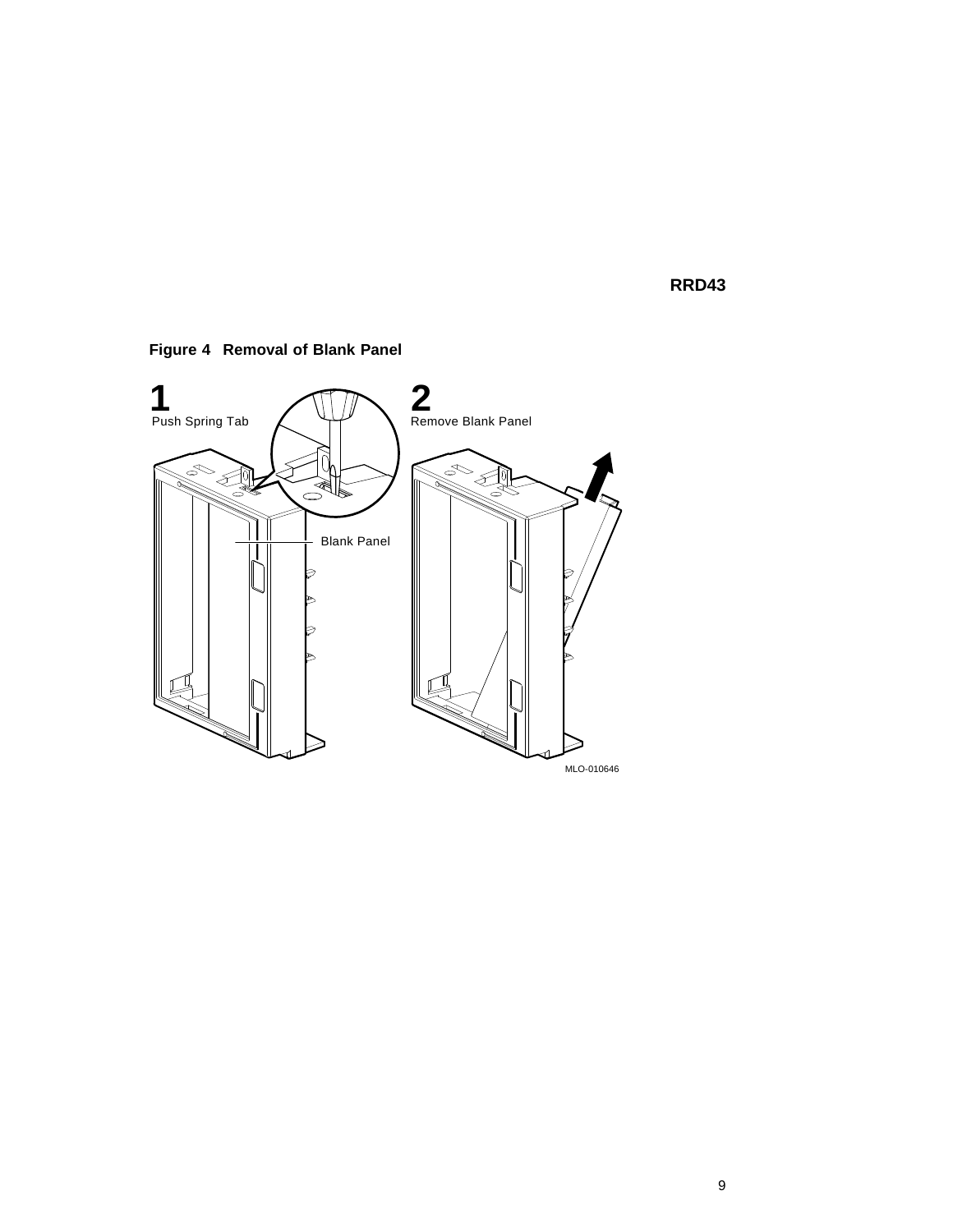

## **Figure 5 Removal of Blank Flat Plugs**

Note: Re-install board and then insert standard ID plugs.

MLO-010648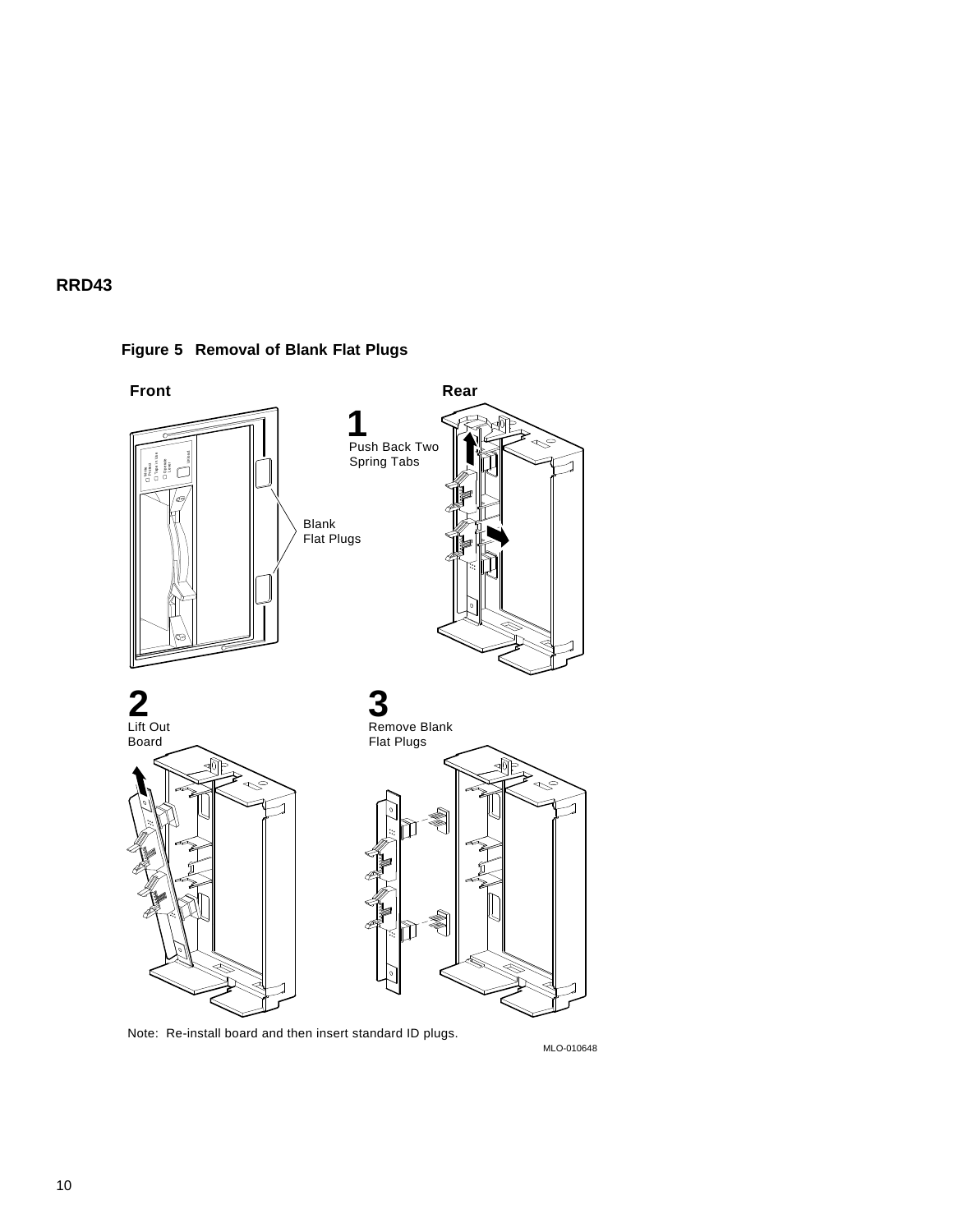

#### **Figure 6 Bus Continuity Card**

When either the J6 or J7 backplane connector is not used, insert a bus continuity card into those slots to maintain bus continuity. There are two bus continuity cards already installed in the backplane.